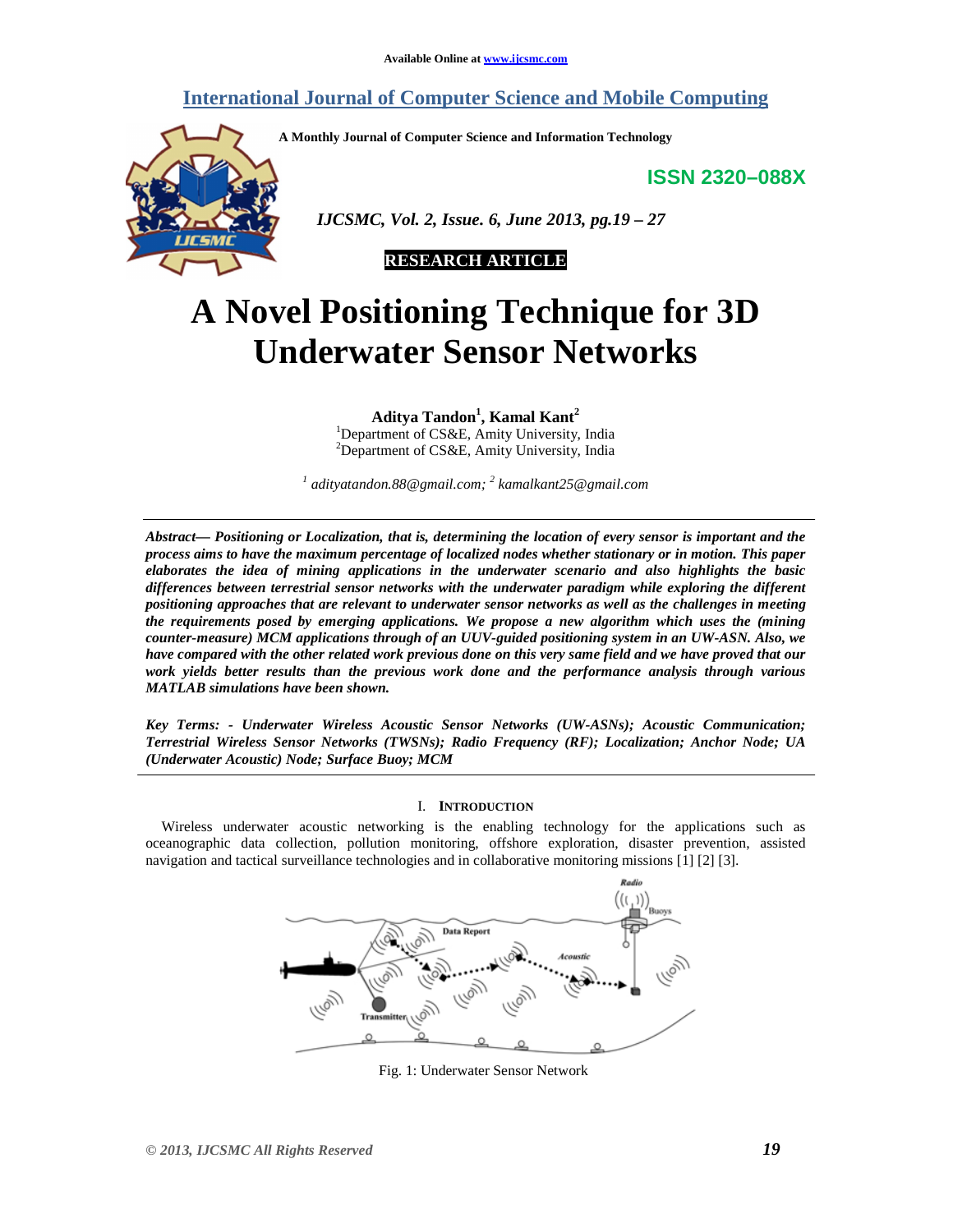Wireless networking technologies have experienced a considerably development in the last fifteen years, not only in the standardization areas but also in the market deployment of a bunch of devices, services and applications. Recently, wireless sensor networks have been proposed for their deployment in underwater environments where a lot of applications like agriculture, pollution monitoring, offshore exploration, etc. would benefit from this technology [4][5].

Despite having similarities with TWSNs, UWSNs exhibit several architectural differences with respect to the terrestrial ones, which are mainly due to the transmission medium characteristics (sea water) and the signal employed to transmit the data (acoustic ultrasound signals) [6]. Then, the design of appropriate network architecture for UWSNs is seriously hardened by the conditions of the communication system and, as a consequence, what is valid for TWSNs is perhaps not valid for UWSNs. Fig. 1 shows the underwater sensor network in which the underwater sensor nodes communicate and send the sensed data report from an AUV or any other moving vehicle to the buoys at sink. The AUVs receive the information from the transmitters. Maintaining all established connections becomes complicated in unstable underwater channel. Underwater sensor networks or underwater acoustic wireless sensor networks mainly differ in the communication media employed for information transmission. The work described in [7] reviews the physical fundamentals and engineering implementations for efficient information exchange via wireless communication using physical waves as the carrier among nodes in an underwater sensor network. The physical waves include sound, radio, and light. Based on the comparative study, one can select carriers for underwater sensor networks that enhance the communication efficiency in specified underwater environment.

#### II. **POTENTIAL APPLICATIONS**

The application of WSNs in the underwater domain has huge potential for monitoring the health of river and marine environments [8]. A sensor network deployed underwater can be used to monitor physical variables such as water temperature and pressure as well as variables such as conductivity, turbidity and certain pollutants [9] [10].

*Navy Applications:* The unmanned underwater vehicle (UUV) provides strategic and operational advantages to the Navy and security forces by reducing the cost and human risk significantly in the MCM operations, as well as by extending the reach of information, surveillance and reconnaissance. MCM operations are conducted by the Navy to estimate the location and destruction of the naval mines [11]. These UUV systems can be launched off the naval platform, offer significant protection against major threats such as naval mines.

#### III. **RELATED WORK**

In this paper, we have emphasized on the problem of Localization or Positioning. In underwater environment, sensor nodes need to justify their own locations because they may be drifted by water currents [12]. Moreover, some kinds of measured information are meaningless without location information. We need to introduce a new localization method which operates undersea with the least use of GPS. In underwater situation, sensor nodes can easily measure their depth with hydraulic gauge. Localization is the prominent problem and its solution is the need of the hour as it directly relates with other problems like Channel Assignment and Cluster-head Selection in homogeneous UW-ASNs in the circumstances in which the Figure 2 scenario is considered.



Fig. 2: Underwater Sensor Network Architecture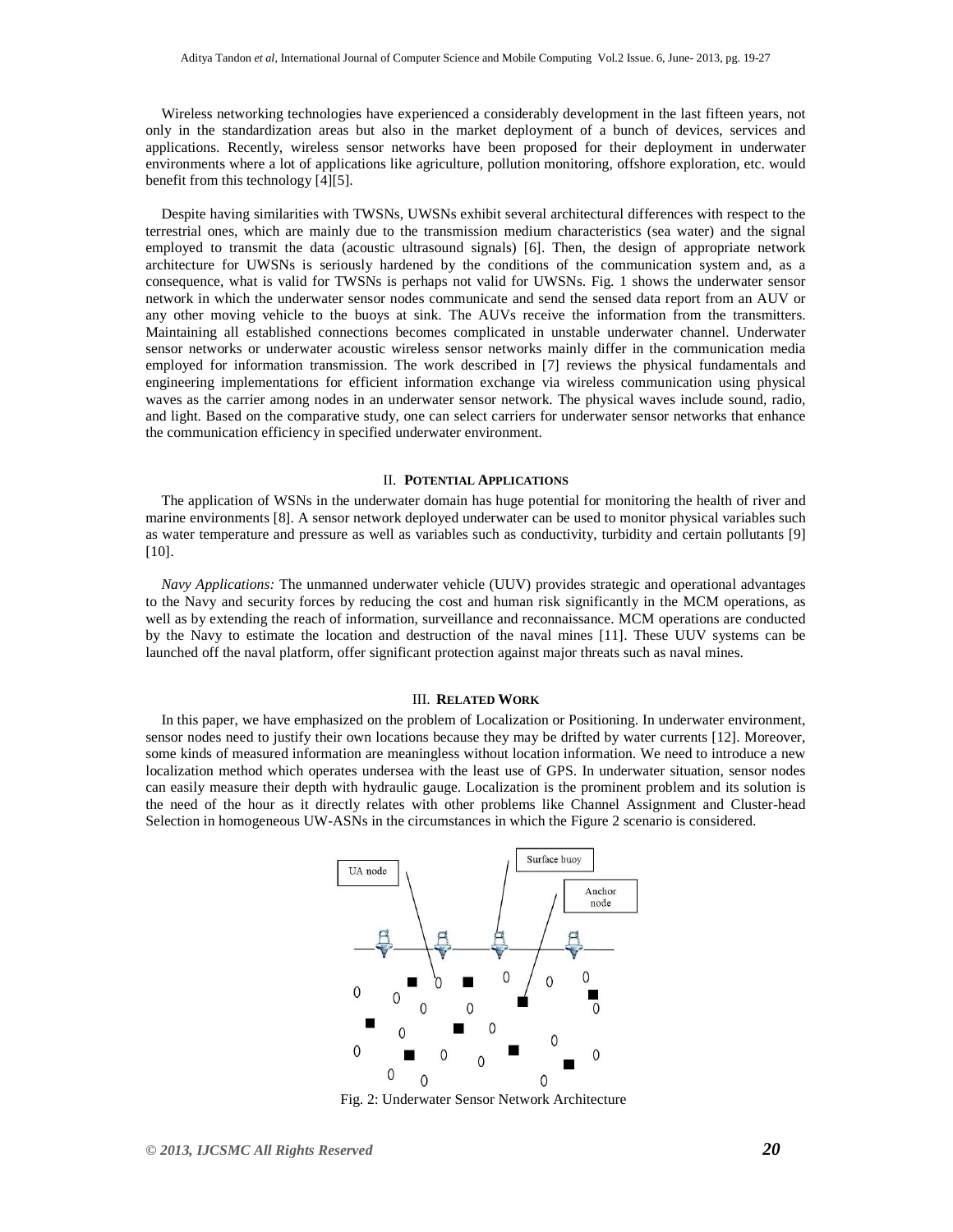In general localization method in water, sensor nodes identify their positions based on distances from some anchor nodes (in common language, landmarks). There are many Localization or Positioning schemes deduced.

#### *A. Distributed positioning approach*

- 1. Estimation-based schemes:
	- a. Dive 'N' Rise Localization (DNRL) [13] is a distributed estimation-based localization scheme. Its main usage is in the field of mobile UW-ASNs. The procedure it applies enables the Dive 'N' Rise (DNR) Beacons (or localized) to descend and ascend in the water column. DNRL uses one-way ranging ToA (Time of Arrival) technique and uses lateration.
	- b. Multi-Stage Localization (MSL) [14] is an extension of DNRL which includes an iterative phase. DNR beacons are not propelled and use successfully localized nodes as a beacon which is unable to ascend or descend but allowed to send self-coordinates.
	- c. AAL (AUV-Aided Localization) [15], LDB (Localization with Directional Beacons) [16] and LSL [17] and LSLS (Large-Scale Localization Scheme) [18] are other estimation-based schemes.
- 2. Prediction-Based Schemes: They are the schemes which estimate the localization by using the nodes' previous coordinates and mobility patterns. In [19], the authors make use of the hierarchical architecture of [20] and idealize a new concept of Scalable Localization with Mobility Prediction (SLMP) for mobile UW-ASNs.

#### *B. Centralized positioning approach*

1. Estimation-Based Schemes:

- a. MASL (Motion-Aware Self Localization) [21] aims to provide accurate localization by addressing inaccurate distance estimates in mobile UW-ASNs. MASL involves a scenario in which each node collects its location and its neighbour's locations also and then it forwards to an AUV or UUV.
- b. Area-based Localization Scheme (ALS) [22] gives the estimate of the area where the sensor node resides rather than its set of coordinates. The anchor nodes partition the region into non-overlapping areas by sending messages at varying transmission power levels. ALS is less energy efficient than other silent localization protocols such as Underwater Positioning System (UPS) [23] approach.
- 2. Prediction-based Schemes: These involve approaches such as Collaborative Localization (CL) is explained in [24]. The author uses this approach for the fleet of underwater drifters. It assumes a scenario in which underwater sensors are responsible for collecting data from the depths of the oceans and carrying them to the surface.

#### IV. **PROPOSED WORK**

The problem of localization is taken very seriously these days as new algorithms and schemes are now being researched and found out to overcome the situation when several nodes are there in the underwater scenario looking to be localized with minimum error and maximum localization success.

#### *A. Underwater Acoustic Network Scenario and Assumptions*

We contemplate a three dimensional (3D) underwater acoustic network scenario in which the sensor nodes are floating at different levels. As shown in Fig. 3, the UUV is moving in a straight line set beacon points at different time intervals and as per the situation demands, some sensor nodes encountered in the path of the UUV can also be given the responsibility of being a temporary beacon point so that keeping the sparse 3D sensor network in mind, the nodes beneath the level at which the UUV is moving and also above that level can be localized with more efficiency. So to enhance the localization success, we need to ponder the scenario illustrated in Fig. 3 and also cogitates the algorithm named UUV – Enabled Positioning Scheme (UEPS) shown in Table 1. In the figure below, the nodes  $S_2$  and  $S_3$  have been localized at different situations. The node  $S_1$  is the node which is not accurately localized and hears the directional beacon beam from only one beacon point, whereas the other nodes  $S_2$  and  $S_3$  hear the directional beacon beam from two beacon points at different height *H* respectively. The scenario shown in Fig. 3 is majorly devised to play the fulcrum role in the Navy MCM (mine counter-measure) operations. First of all, the MCM operation is conducted by the naval forces which search for any underwater naval mines which may be floating in the middle of the ocean 3D volume or may be at the bottom of the ocean or the ocean floor.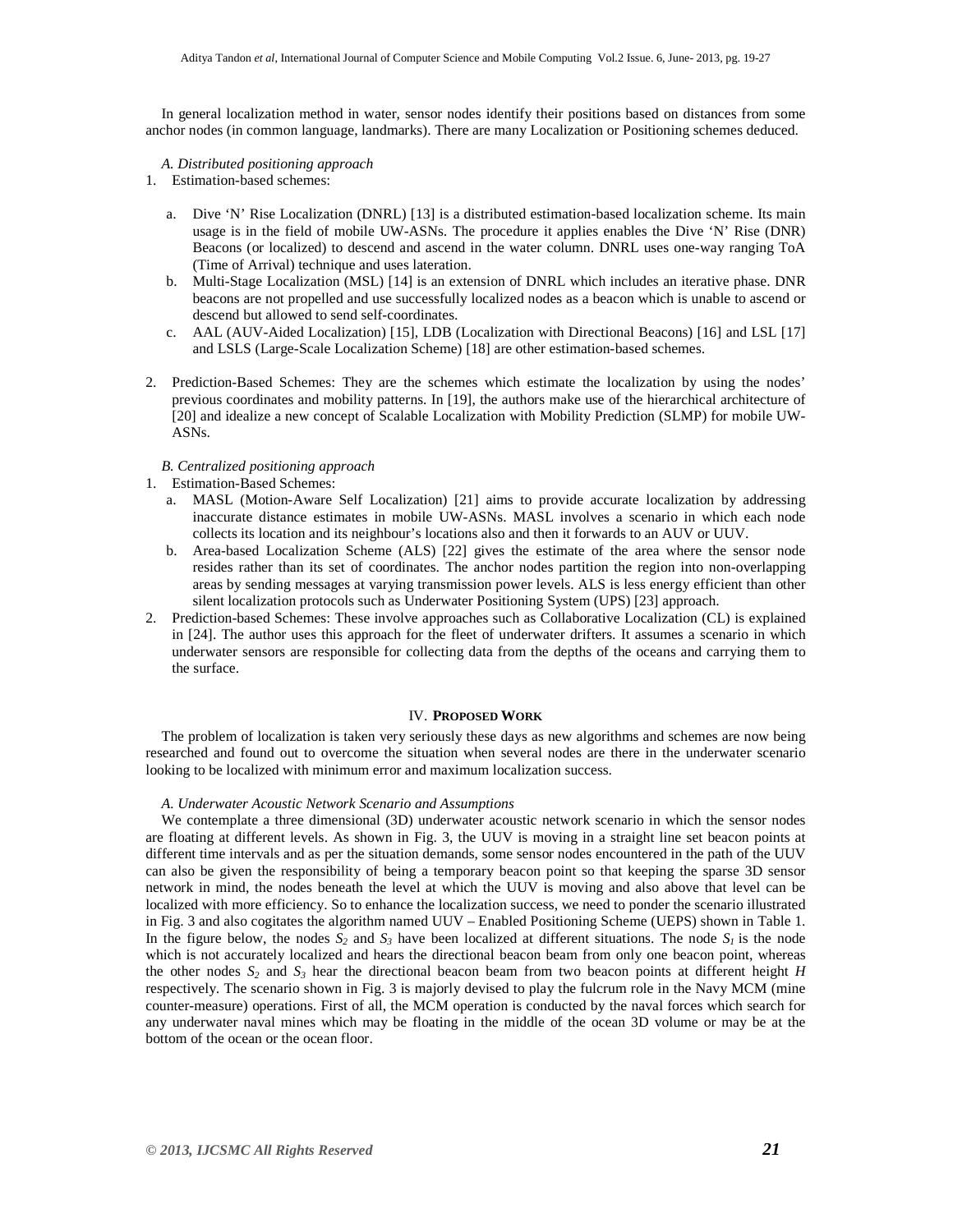

• • C - Sensor nodes  $\blacksquare$  - Beacons Fig. 3: 3D UW-ASN scenario involving the UUV, beacons and sensor nodes

#### *B. Proposed UEPS Algorithm*

In the Fig. 3 shown above, the UUV is moving on a straight-line path setting the beacon points at different time intervals such as  $bT_1$ ,  $bT_2$  and  $bT_3$ . The geometric cone formed by the directional antennae of the beacons. We also see in this figure, the two different beacons – the beacons set by the UUV and the other ones are the temporary beacons, i.e. the responsibility given to a sensor node being encountered in its straight-line path. The height of the cone is H, its radius is  $R<sub>b</sub>$ , and its beacon angle is θ. The depth of a node can be directly measured by a cheap pressure sensor, which is denoted as *H*. The key challenge to position a node's location is thus to determine its 2D position at the fixed depth (the node is denoted as *S*). This scenario can be used in MCM operations conducted by the Navy. If the density of the 3D underwater volume is increased, the one-third of the maximum transmission range of the UUV model used and the trade – off between the transmission range and the attenuation of the denser medium of the ocean deep is taken. Now further, we will be elaborating our 3D UW-ASN architectural scenario. The fact that when the UUV sends a directional beacon towards the sensor field, those nodes who have heard the beacon actually fall in the conical beacon beam and the beam forms different circles with different *H*. With a fixed depth *H*, the centre of the circle is *(x, y, H)*, and the radius of the circle is

$$
R_b = \tan\left(\frac{\theta}{2}\right) \times \Delta H
$$

(1)

Here  $\theta$  is the angle of the conical beacon whose height is  $\Delta H = |H_U - H|$ . Thus, when UUV wanders at fixed depth of water sending beacons, we could map the nodes from 3D to 2D with those determined circles. For example, when node *S* falls in the circle of depth *H* (or the circle covers *S*), *S* can receive beacons from *H* from the UUV, and thus can roughly estimate its position from the coordinate  $(x, y, H)$ . This basic scheme, however, would introduce a relatively large error, because *S* can be actually at the border of the circle. We first define the *Initially-heard beacon point* and the *Finally-heard beacon point* in those series of beacons. As shown in Fig. 4, the UUV's movement trajectory is the broken line. Sensor node *S* hears the beacons when UUV sends them at points from  $I(x_i, y_i)$  to  $F(x_i, y_i)$  and we define these points as beacon points. UUV sends a beacon at point  $I(x_i, y_i)$  $y_l$ , and this beacon is the first beacon is the first beacon which the sensor *S* hears we define this point as the Initially-heard beacon point. UUV moves in a straight broken line paralleled with *x*-axis. We assume that the node *S* is positioned on the top side of the UUV's current moving trajectory. *I* is node *S*'s the *Initially-heard beacon point* and *F* is node *S*'s the *Finally-heard beacon point* with corresponding coordinates  $(x_1, y_1), (x_2, y_1)$ respectively. The distance between *S* and *I* or *F* is  $R_b$  calculated using Equation (1). The position of *S* is thus calculated as,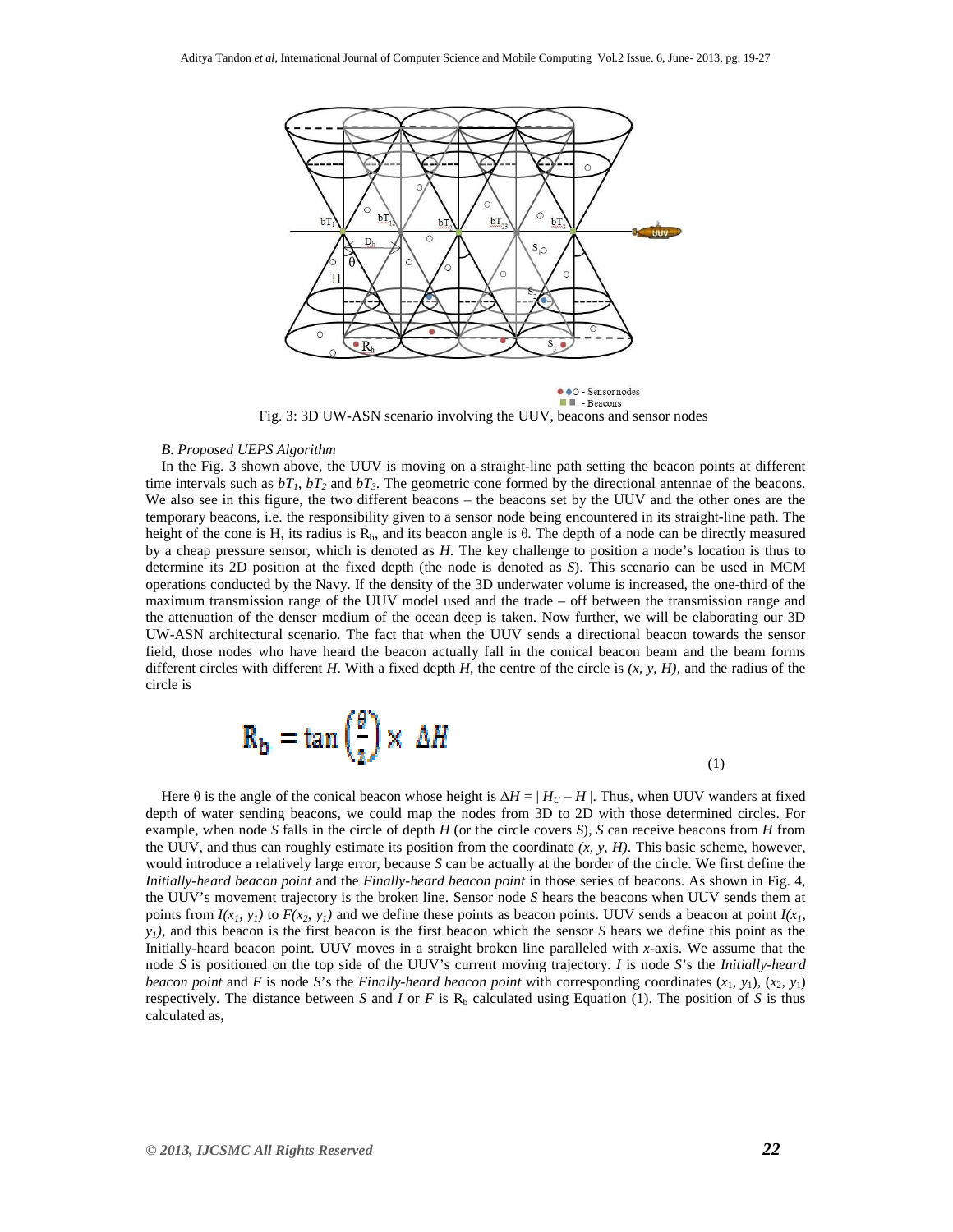$$
\begin{cases}\nx = \frac{x_1 + x_2}{2} \\
y = y_1 + \sqrt{R_b^2 - \left(\frac{x_1 - x_2}{2}\right)^2}\n\end{cases}
$$

The node's position can thus be determined by the Initially-heard beacon point and the Finally-heard beacon point, the UUV sends beacons discretely with time intervals, nodes in the small area will share the same Initially-heard beacon point.



Fig. 4: Positioning using the Initially-heard and Finally-heard beacon points.

Now as shown in Figure 5, we define the *mobile anchor point I'* before the *Initially-heard beacon point I* as the *pre-heard beacon point* of *I* and the *mobile anchor point F'* post the *Finally-heard beacon point* of *F*. The distance between two adjacent mobile anchor points which we called *beacon-beacon distance* is defined as D<sub>b</sub>. If we include the beacon interval t and the speed of UUV  $v_U$  in the beacon sending by the UUV, then the node can calculate  $D_b$  as  $D_b = bT \times v_U$ . We also define the distance between I and F is  $D_{IF}$ , this is due to the fact that the UUV moves in a straight line paralleled with x-axis, hence  $D_{IF} = |IF| = |x_2 - x_1|$ . We also define the distance between I' and F' as  $D_{IF}$ ', hence the relation between  $D_{IF}$  and  $D_{IF}$ ' is  $D_{IF}$ ' = |IF'| = |IF| + 2 $D_b = D_{IF} + 2D_b$ . Four circles centred at I', I, F, F' with radius  $R_b$  form the intersection area. With different  $D_{IF'}$ , the intersection will have different shape as shown in figure 5. Now, here is the case where  $D_{\text{IF}}=I\frac{T}{V'}\geq 2R_b$  as shown in figure 5. When computing the positions of the nodes in the intersection area, they have the same characters, and we compute *S*'s coordinate (*x, y*) as follows:

$$
\begin{cases}\nx = \frac{x_1 + x_2}{2} \\
y = y_1 + \frac{\sqrt{R_b^2 - (\frac{x_1 - x_2}{2})^2}}{2}\n\end{cases}
$$
\n(3)

We, therefore, present our UEPS algorithm in Table 1. The UUV moves parallel to the  $x$ -axis as per the bottom-up approach (shown in figure 3), with a constant speed  $v<sub>U</sub>$  over the 3D sensor deployment volume.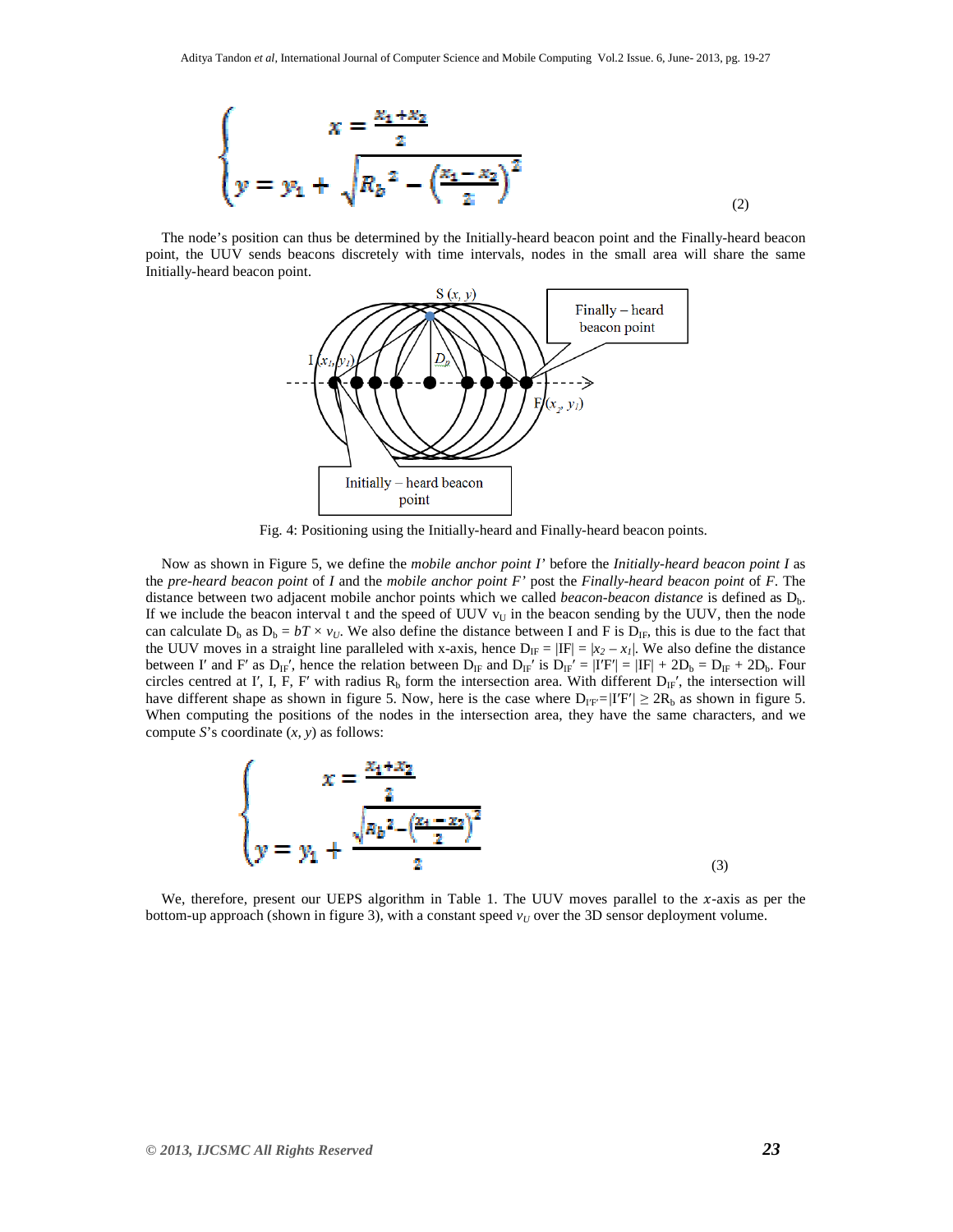

 $D_{IF'}=|I'F'|\geq 2R_b$ Fig. 5: Sensor node (blue dot) lies in a small area ADCBE.

 When a sensor node receives a beacon successfully, the timer *T* is increased by *bT*, which is the time interval between the two beacons set by the UUV travelling in a straight line as illustrated in the underwater sensor network architecture and scenario shown in figure 3. When the node receives the next beacon, it stores the UUV's new position coordinates *x*, *y* and increase the time *T*. After that, it checks whether the difference between *y* and *y1* is greater than or equal to  $D_p$ . If this value is true, which means that the UUV has moved to the estimated position of the sensor node, it stops receiving beacon signal in poscalc() procedure and then it calculates the sensor node's position using the Equation (3) according to the case we have considered i.e.  $D_{IF'} \geq$ 2Rb. Since UEPS is divided into different procedures or sub-routines, it is a distributed algorithm.

| Table 1: UUV - Enabled Positioning Scheme (UEPS) Algorithm |                                                                                                 |  |
|------------------------------------------------------------|-------------------------------------------------------------------------------------------------|--|
| 1.                                                         | func START                                                                                      |  |
| 2.                                                         | Initialize $H$ , height of the UUV, $T$ , the time factor as initial points and Rec1st as False |  |
| 3.                                                         | return True                                                                                     |  |
| 4.                                                         | end func                                                                                        |  |
| 5.                                                         | func BeaconRcvd()                                                                               |  |
| 6.                                                         | <b>if</b> Rec1st $=$ = False then                                                               |  |
| 7.                                                         | $Rec1st \leftarrow True$                                                                        |  |
| 8.                                                         | 1stBeaconRcvd()                                                                                 |  |
| 9.                                                         | else                                                                                            |  |
| 10.                                                        | NxtBeaconRcvd()                                                                                 |  |
| 11.                                                        | end if                                                                                          |  |
| 12.                                                        | return True                                                                                     |  |
|                                                            | 13. end func                                                                                    |  |
|                                                            | 14. func NxtBeaconRcvd()                                                                        |  |
| 15.                                                        | Initialize $x_I$ , $y_I$ , $bT$ , $v_U$ , $\theta$ , $H_U$ , $D_P$                              |  |
| 16.                                                        | $R_b \leftarrow \tan(\theta/2) \times (H_U - H)$                                                |  |
| 17.                                                        | $bT_m \leftarrow 2R_b/v_U + 1$                                                                  |  |
| 18.                                                        | $T \leftarrow T + bT$                                                                           |  |
| 19.                                                        | return True                                                                                     |  |
|                                                            | 20. end func                                                                                    |  |
|                                                            | 21. func NxtBeaconRcvd()                                                                        |  |
| 22.                                                        | Initiallyize $x_2$ and $y_2$ .                                                                  |  |
| 23.                                                        | $T \leftarrow T + bT$                                                                           |  |
| 24.                                                        | if $ y - y_l  \ge D_P$ then                                                                     |  |
| 25.                                                        | poscalc() // Function to calculate node's position                                              |  |
| 26.                                                        | end if                                                                                          |  |
| 27.                                                        | chtime() //Check the time factor                                                                |  |
| 28.                                                        | return True                                                                                     |  |
|                                                            | 29. end func                                                                                    |  |
|                                                            | 30. func $poscale()$                                                                            |  |
| 31.                                                        | if $T > bT_m$ then                                                                              |  |
| 32.                                                        | poscalc()                                                                                       |  |
| 33.                                                        | end if                                                                                          |  |
| 34.                                                        | return True                                                                                     |  |
|                                                            | 35. end func                                                                                    |  |
|                                                            | 36. func $poscale()$                                                                            |  |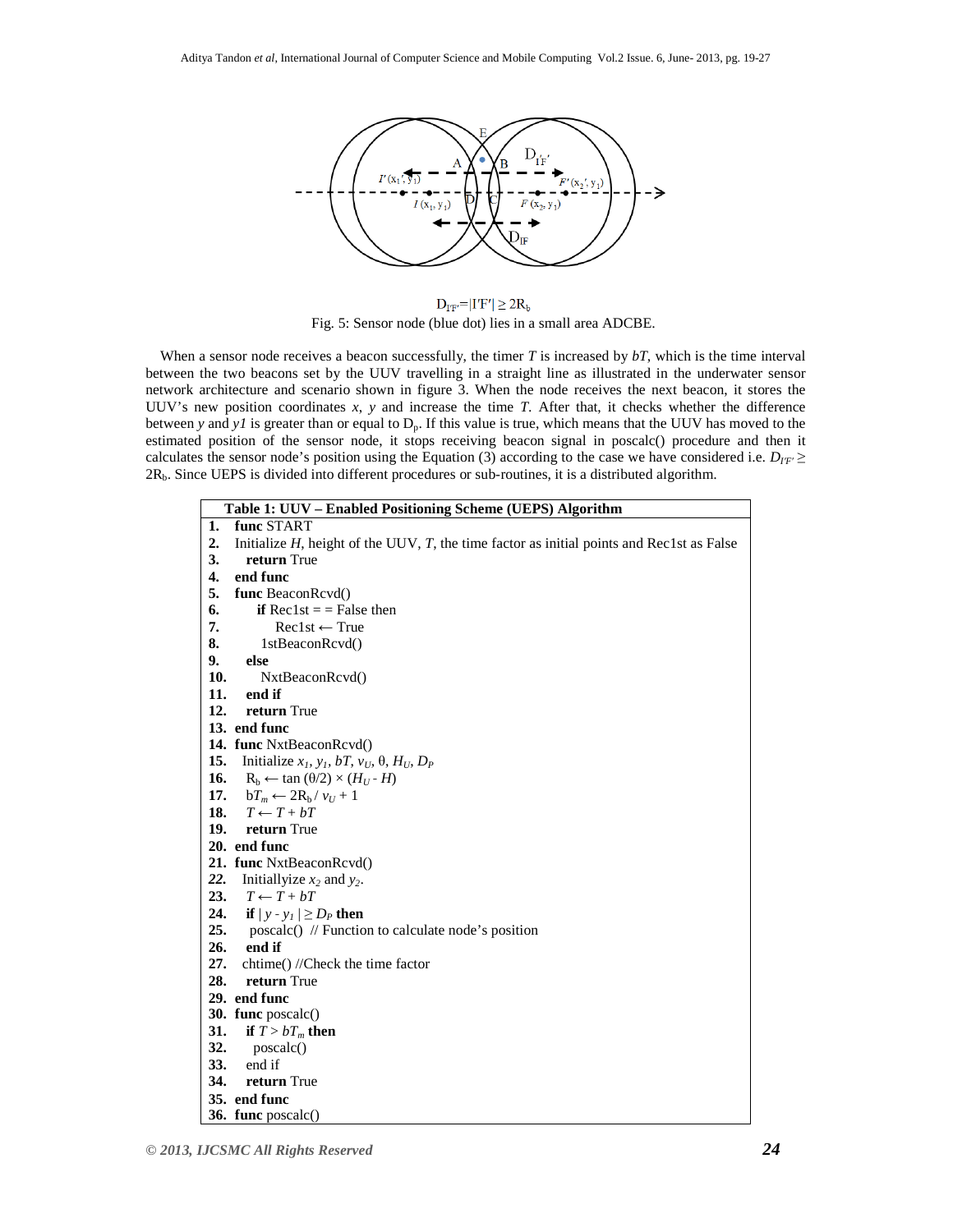**37.** Initialize UUV transmission range value  $T_u$  as 2.35, 2.1 and 2 km. **38. R**<sub>b</sub> ← tan  $(\theta/2) \times (H - H_U)$ <br>**39. D**<sub>IF'</sub> ←  $(x_2 - x_1) + 2bTv_U$  $D_{IF'} \leftarrow (x_2 - x_1) + 2bT v_U$ **40. if**  $D_{IF'} \geq 2R_b$  **then 41.** Equation (3) computes  $x \& y$ , the node's location **42.** Equation (6) computes the localization success **43. end if 44.** Turn off the receiver **45. return** True **46. end func**

## V. **PERFORMANCE ANALYSIS**

We analyse the performance of our UEPS algorithm through MATLAB simulations. About a thousand sensor nodes are randomly deployed in  $500m \times 500m \times 500m$  3D volume. The UUV follows a pre-defined trajectory as shown in figure 3 at a fixed depth with a constant speed over the 3D underwater sensor network deployment volume, and the mounted transducers on the UUV has the fixed acoustic radiating power to reach the farthest nodes that may be deployed on the bottom of the 3D volume or space. We set the speed of UUV 1.54 m/s (approx. 3 knots). Our metrics for performance analysis are beacon intervals (*bT* values in seconds) and beacon angle (*θ* in degrees). To measure the hit percentage of localization i.e. how much the nodes are localized, we use the localization success percentage, which is defined as

$$
L_s = \log_{10}(T_u) \times e^{P(bT)} \tag{6}
$$

Here,  $L_s$  is the percentage of localization success,  $T_u$  is the transmission range of the UUV and  $P(bT)$  is the probability of beacon intervals for the localization of sensor nodes deployed in the three-dimensional underwater scenario volume. The performance metrics for this equation is shown in Table 2. The P(bT) here can be taken in the range 50 – 95 % and 50 – 80 % because of the two main scenario properties – high percentage of naval mines and low percentage of naval mines to be destroyed. So we can see that in the best case the maxima value of the localization success can be up to 96% and in the worst case, the maxima can reach up to 85 %. Therefore UEPS gives the coordinates of the to-be-positioned nodes with a relatively high localization success.



Fig. 6: Different Localization Success line graphs by varying  $T_u$ 

In figure 6 above, we show the localization success for different beacon intervals. We fluctuate the probability of frequent beacon intervals  $P(bT)$  where  $bT = 1s$  to 15s. As we see from equation (6), the localization success depends on beacon intervals *bT* and the transmission range of the UUV *Tu*. The logarithmic value of order 10 is taken because of the fact that the 3D volume space is always measured in the orders of 10. In the Fig. 6, we set the range of  $T_u$  value from  $2 - 2.35$  km because of the fact that we are using REMUS 6000 UUV which has the maximum transmission range up to 6 km. To reduce the network overhead and power consumption of the UUV for higher network lifetime, we reduced the transmission capability so that it can be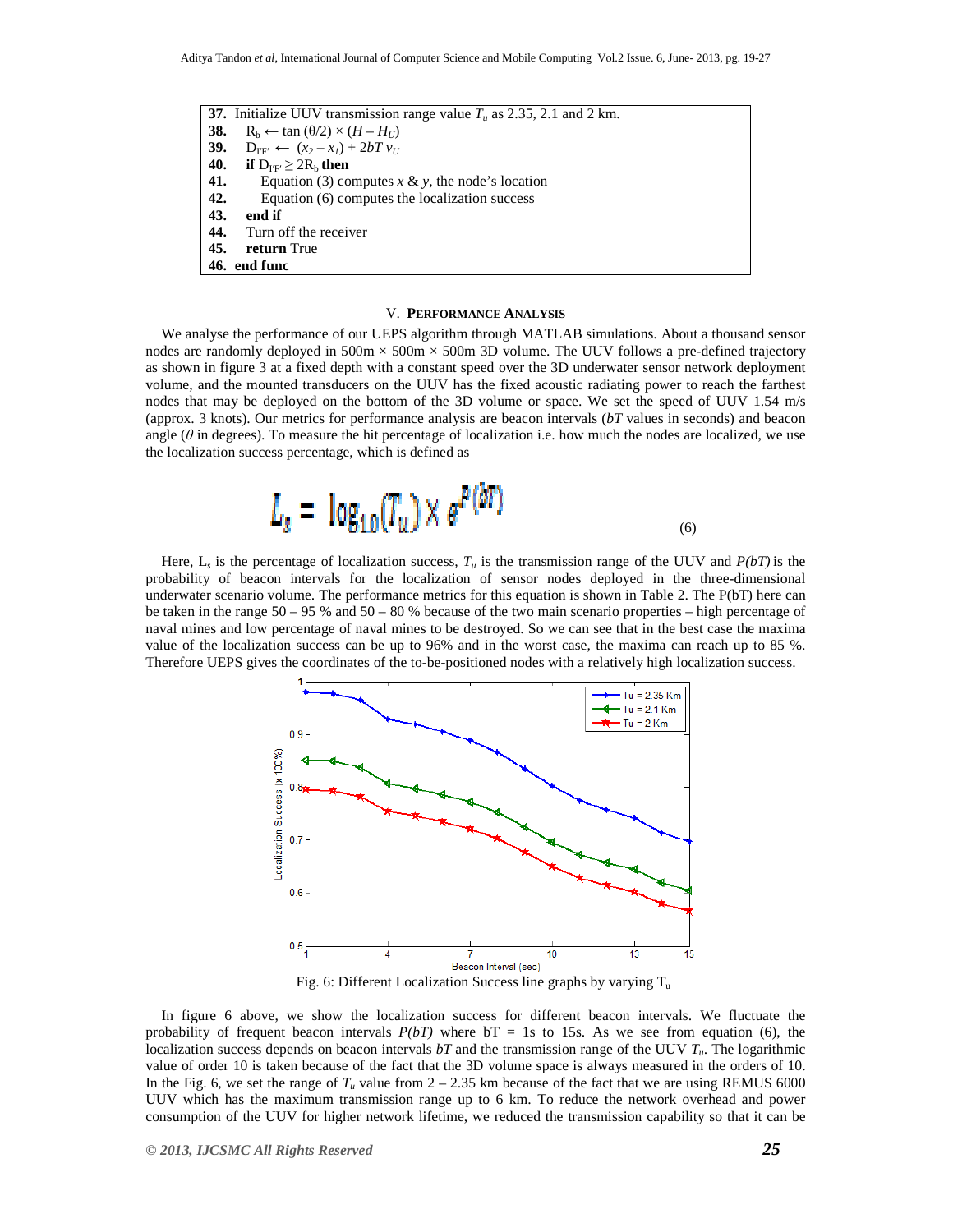quite adequate for the current scenario of MCM operations in small 3D volume. So, we randomly selected about one-third of the maximum transmission range i.e. 2 km as the lower bound and 2.35 as the upper bound.

We also observe that when  $T_u$  is at 2.35 Km, we obtain the localization success at approximately 98% and when  $T_u$  is 2.1 Km, the localization success reduces to 85% and then further reduces to 80% when  $T_u$  is 2 Km. This is because within the value range from  $2 - 2.35$  Km, the UUV gets the opportunity to send and receive more and more localization messages in a dense underwater sensor network. We have increase the density so as to improve the localization success used in the MCM applications. As we decrease Tu to 2 Km, we also observe a substantial decrease in the localization success and hence the less number of nodes would be localized or positioned in a given specific time frame.

| Metric                                            | Value / Range              |
|---------------------------------------------------|----------------------------|
| UUV Transmission Range, $T_u$                     | $2.00 - 2.35$ Km           |
| Beacon Interval, bT                               | $1 - 15 \text{ sec}$       |
| Probability of Frequent Beacon Intervals, $P(bT)$ | $50 - 95\%$ or $50 - 80\%$ |
|                                                   |                            |

Table 2: Performance Metric used in the positioning scheme

The performance metrics used here in the simulation are mentioned in Table 2 above. From the result obtained, ranging the value of  $T_u$  as 2.35 Km, 2.1 Km and 2 Km, we observe that the localization success decreases as we increase the beacon interval. This is because as the beacon interval increases i.e. the probability of frequent beacon intervals increases, the *beacon-beacon distance*  $D<sub>b</sub>$  increases and it goes more out of the UUV's transmission range *Tu*.



Fig. 7: Previous Work by varying the height above the to-be-positioned node, H

From the illustration of the figure 7 above, the related work in this field has been done by varying the height of the beacon conical beam on the to-be-positioned node done by the authors in [22]. When the height is 6 meters, which is the appropriate height for the REMUS class UUV for better localization success, the highest localization success achieved is at 97% when the beacon time interval is 1 second. But as this beacon time increases, the localization success plummets gradually. When H is at 8 meters, the base of the conical beam is larger due to the larger radius (see equation (1)) and hence the localization success is reduced considerably even when the beacon time is at 1 second i.e. at  $93\%$ . We also see quite a zig – zag form in red line throughout and in blue line after the beacon time is 13 seconds. Keeping in mind the equation (7), we have already discussed that the beacon interval  $bT$  is directly proportional to the beacon – beacon distance  $D_b$ . Therefore, by increasing the upper bound of the probability *P(bT)*, the localization success also increases.

#### VI. **CONCLUSION**

The proposed scenario and its associated algorithm have a great significance in the field of Navy MCM operations which require a denser deployment of the UW-ASN including small number of UUVs. The previous work done was by considering the height of the conical beacon beam over the sensor nodes for better positioning percentage and we have devised a new UW-ASN scenario and used the transmission range of UUV as a useful parameter that clearly determines the localization success and thus proves better approach than the previous work done.